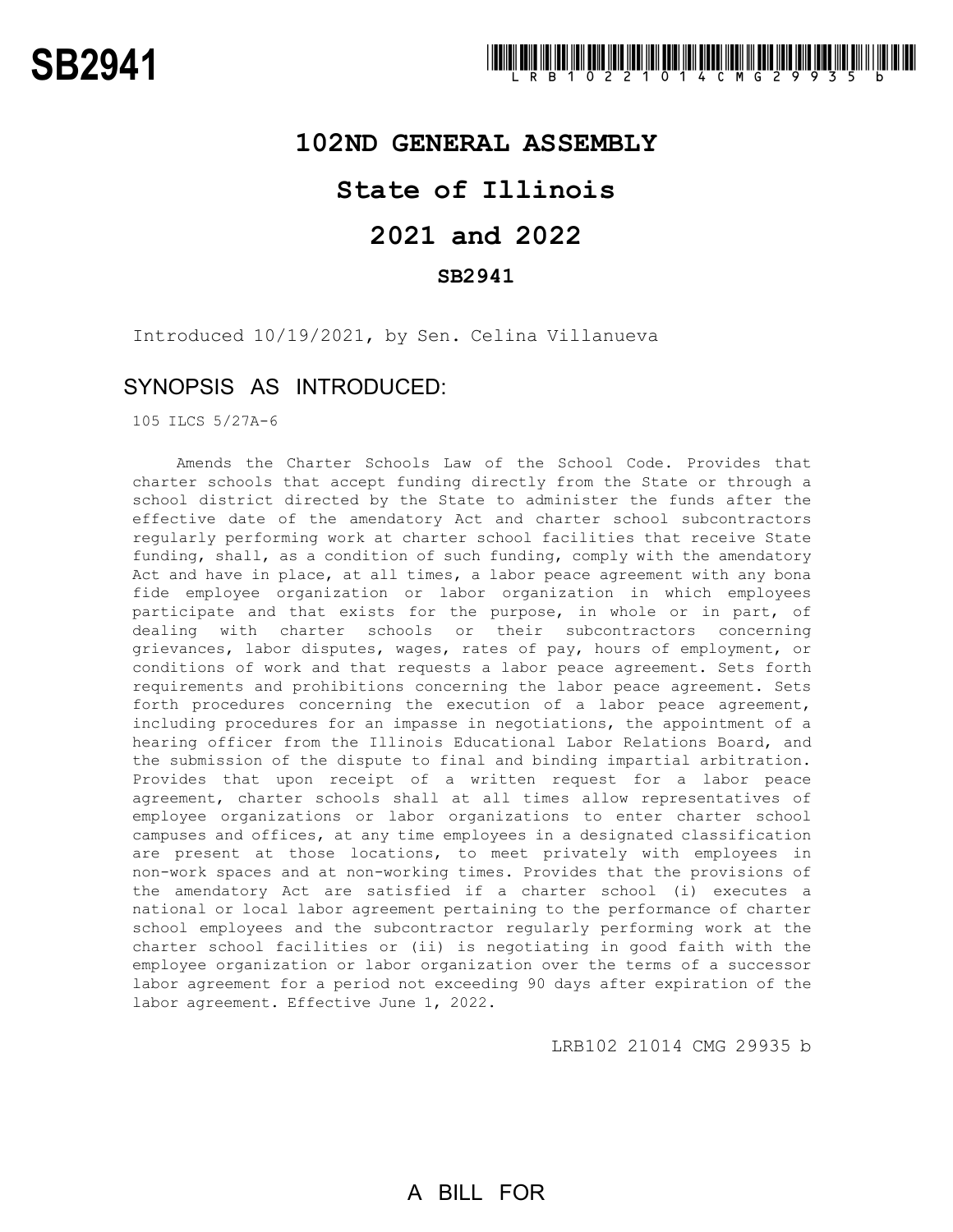1

AN ACT concerning education.

#### **Be it enacted by the People of the State of Illinois, represented in the General Assembly:** 2 3

Section 5. The School Code is amended by changing Section 27A-6 as follows: 4 5

(105 ILCS 5/27A-6) 6

Sec. 27A-6. Contract contents; applicability of laws and regulations. 7 8

(a) A certified charter shall constitute a binding contract and agreement between the charter school and a local school board under the terms of which the local school board authorizes the governing body of the charter school to operate the charter school on the terms specified in the contract. 9 10 11 12 13

(b) Notwithstanding any other provision of this Article, the certified charter may not waive or release the charter school from the State goals, standards, and assessments established pursuant to Section 2-3.64a-5 of this Code. Beginning with the 2003-2004 school year, the certified charter for a charter school operating in a city having a population exceeding 500,000 shall require the charter school to administer any other nationally recognized standardized tests to its students that the chartering entity administers to other students, and the results on such tests shall be 14 15 16 17 18 19 20 21 22 23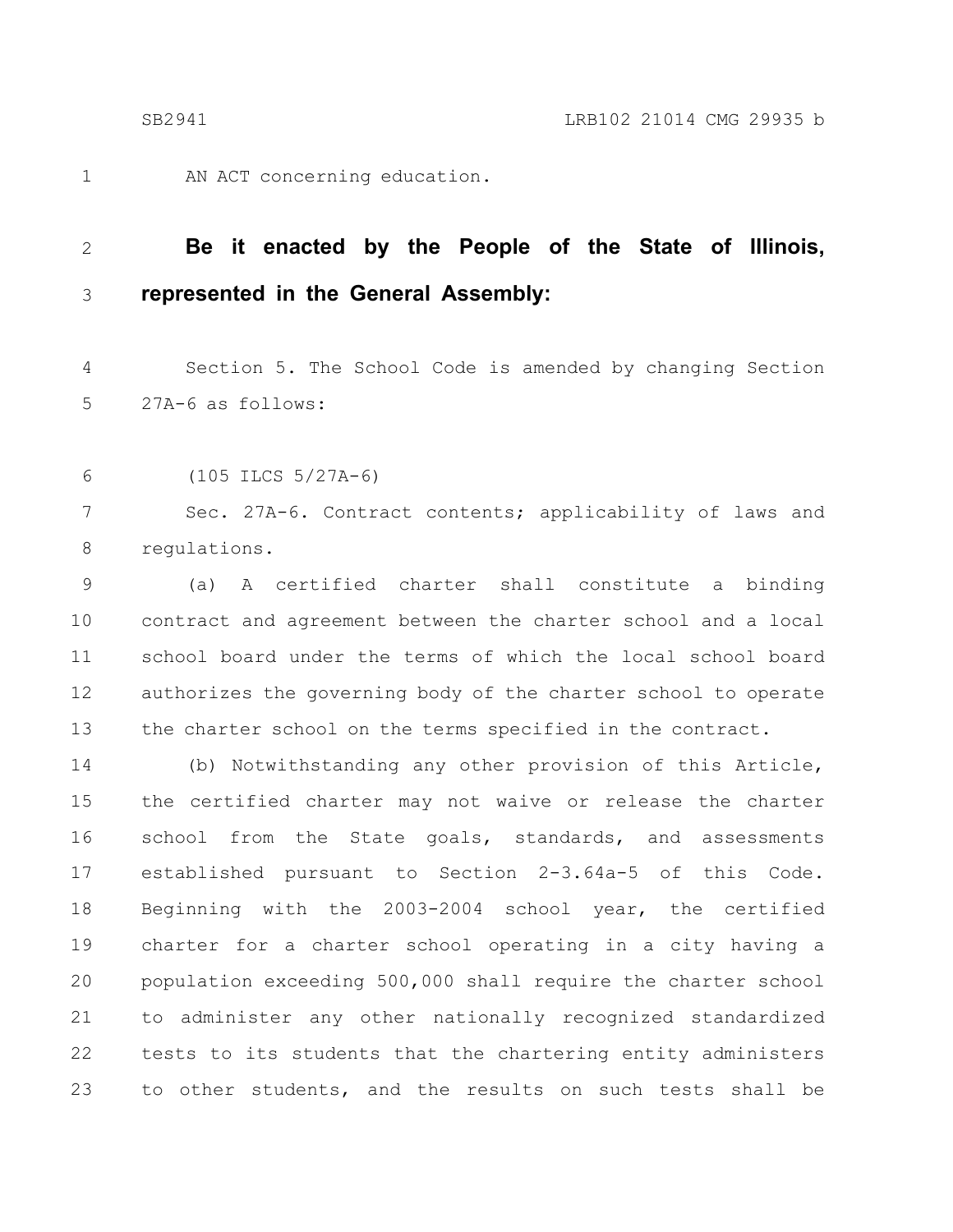SB2941 - 2 - LRB102 21014 CMG 29935 b

included in the chartering entity's assessment reports. 1

(c) Subject to the provisions of subsection (e), a material revision to a previously certified contract or a renewal shall be made with the approval of both the local school board and the governing body of the charter school. 2 3 4 5

(c-5) The proposed contract shall include a provision on how both parties will address minor violations of the contract. 6 7 8

(d) The proposed contract between the governing body of a proposed charter school and the local school board as described in Section 27A-7 must be submitted to and certified by the State Board before it can take effect. If the State Board recommends that the proposed contract be modified for consistency with this Article before it can be certified, the modifications must be consented to by both the governing body of the charter school and the local school board, and resubmitted to the State Board for its certification. If the proposed contract is resubmitted in a form that is not consistent with this Article, the State Board may refuse to certify the charter. 9 10 11 12 13 14 15 16 17 18 19 20

The State Board shall assign a number to each submission or resubmission in chronological order of receipt, and shall determine whether the proposed contract is consistent with the provisions of this Article. If the proposed contract complies, the State Board shall so certify. 21 22 23 24 25

26

(e) No renewal of a previously certified contract is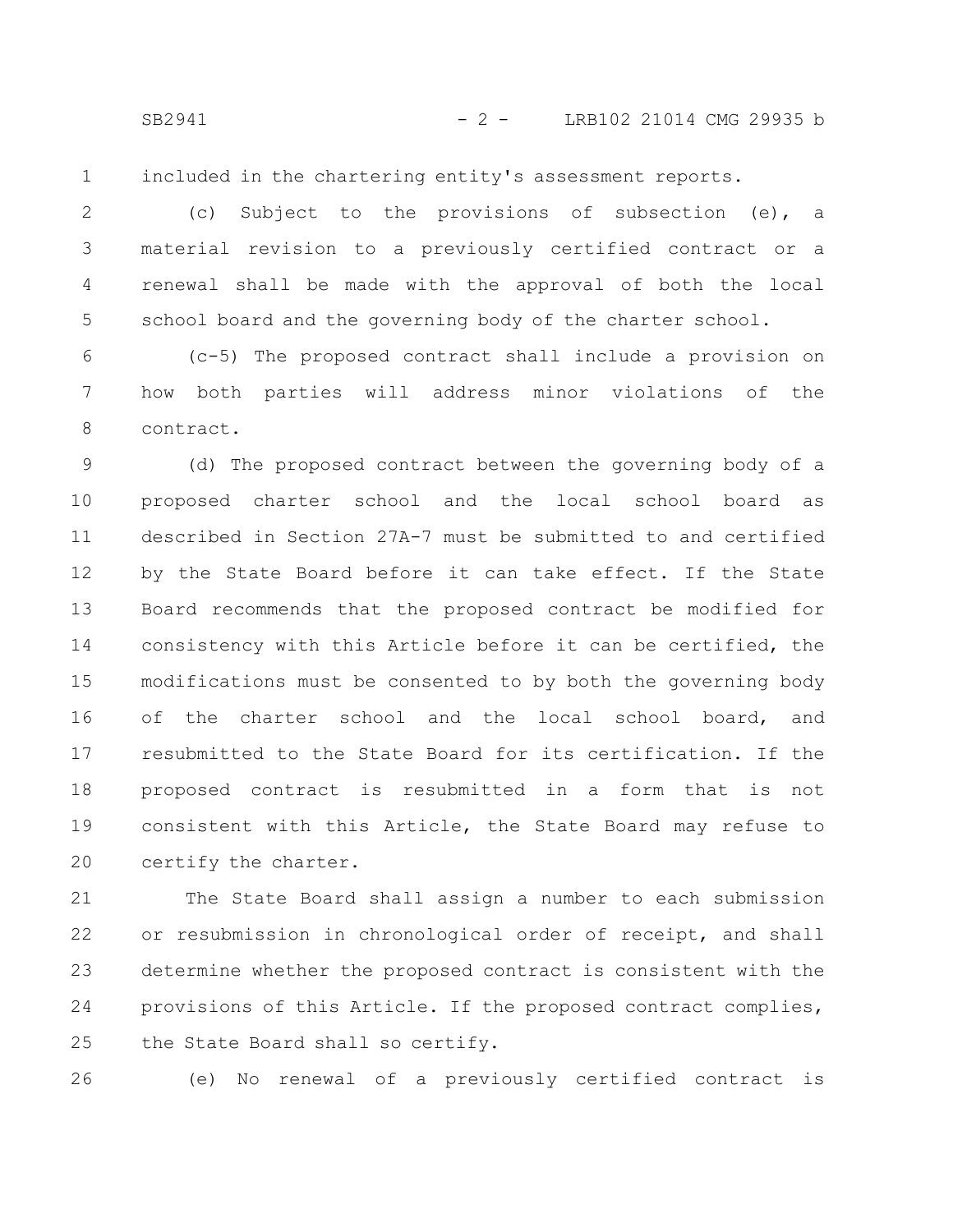effective unless and until the State Board certifies that the renewal is consistent with the provisions of this Article. A material revision to a previously certified contract may go into effect immediately upon approval of both the local school board and the governing body of the charter school, unless either party requests in writing that the State Board certify that the material revision is consistent with the provisions of this Article. If such a request is made, the proposed material revision is not effective unless and until the State Board so certifies. 1 2 3 4 5 6 7 8 9 10

(f) Charter schools that accept funding directly from the State or through a school district directed by the State to administer the funds after the effective date of this amendatory Act of the 102nd General Assembly and charter school subcontractors reqularly performing work at charter school facilities that receive State funding, shall, as a condition of such funding, comply with this amendatory Act of the 102nd General Assembly and have in place, at all times, a labor peace agreement (referred to in this subsection as "Labor Peace Agreement") with any bona fide employee organization or labor organization in which employees participate and that exists for the purpose, in whole or in part, of dealing with charter schools or its subcontractors concerning grievances, labor disputes, wages, rates of pay, hours of employment, or conditions of work (referred to in this subsection as "Labor Organization") and that requests a 11 12 13 14 15 16 17 18 19 20 21 22 23 24 25 26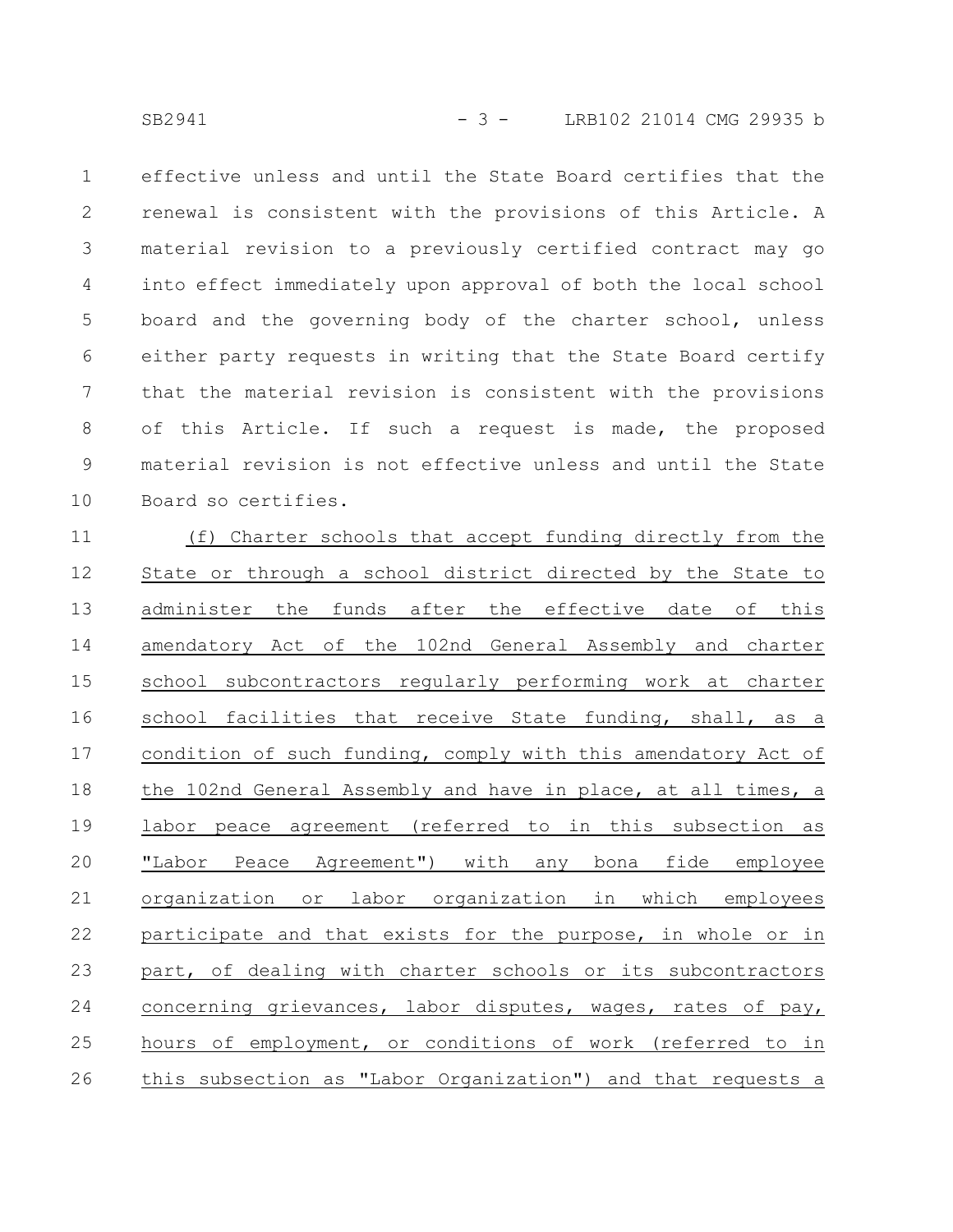SB2941 - 4 - LRB102 21014 CMG 29935 b

| $\mathbf{1}$   | Peace Agreement. No Labor Peace Agreement may be<br>Labor      |
|----------------|----------------------------------------------------------------|
| $\mathbf{2}$   | recognized under this subsection if the charter school or its  |
| $\mathcal{S}$  | subcontractor directly or indirectly assists or encourages the |
| $\overline{4}$ | formation or operation of the Labor Organization. For the      |
| $\mathsf S$    | purposes of this subsection (f), "subcontractors regularly     |
| 6              | performing work at charter school facilities" means entities   |
| $\overline{7}$ | contracted to provide services integral to the educational     |
| 8              | purpose or facility maintenance of the charter school no less  |
| $\mathsf 9$    | frequently than once per month, and the Labor Peace Agreement  |
| 10             | limited to such entity's employees actually<br>shall<br>be     |
| 11             | performing work on charter school premises or directly in      |
| 12             | support thereof.                                               |
| 13             | Under this subsection, all of the following requirements       |
| 14             | shall apply:                                                   |
| 15             | (1) The Labor Peace Agreement shall include binding            |
| 16             | enforceable provisions prohibiting the Labor<br>and            |
| 17             | Organization and its members from engaging in, supporting,     |
| 18             | encouraging, or assisting any work stoppages or other          |
| 19             | direct economic interference by the Labor Organization or      |
| 20             | by the covered employees for the duration of the Labor         |
| 21             | Peace Agreement. The Labor Peace Agreement shall further       |
| 22             | prohibit the charter school, the Labor Organization, and       |
| 23             | their respective agents from harassing, threatening,           |
| 24             | intimidating, or coercing employees in any way concerning      |
| 25             | their rights to organize or not organize, to sign a            |
| 26             | representation authorization card, or other engagement or      |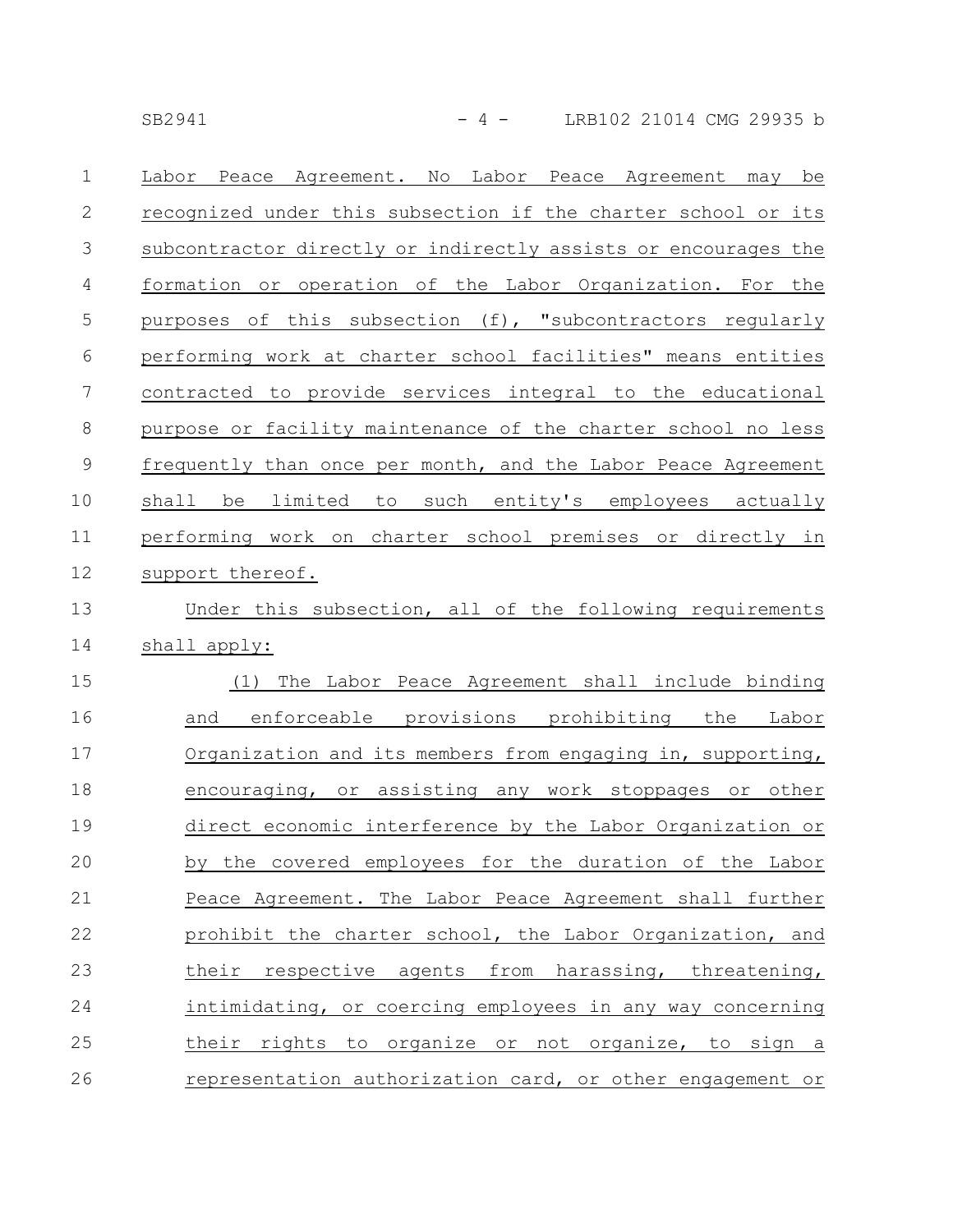| $\mathbf 1$  | non-engagement in any type of protected activity.                    |
|--------------|----------------------------------------------------------------------|
| $\mathbf{2}$ | A Labor Organization seeking a Labor Peace<br>(2)                    |
| 3            | Agreement shall notify the charter school in writing of              |
| 4            | its intention to enter into a Labor Peace Agreement with             |
| 5            | the charter school or its subcontractor, identifying the             |
| 6            | employee classifications of the charter school or its                |
| 7            | subcontractor to be covered under the Labor Peace                    |
| $8\,$        | Agreement. Administrative and managerial employees are               |
| $\mathsf 9$  | exempt from this subsection. Nothing in this subsection              |
| 10           | may limit the rights of multiple Labor Organizations to              |
| 11           | seek Labor Peace Agreements covering separate and distinct           |
| 12           | classifications of employees who are not covered by a                |
| 13           | Labor Peace Agreement, including a collective bargaining             |
| 14           | agreement that complies with this amendatory Act of the              |
| 15           | 102nd General Assembly.                                              |
| 16           | (3) The Labor Peace Agreement must be executed within                |
| 17           | 60 days after receipt of the Labor Organization's written            |
| 18           | notice of intention. If the Labor Peace Agreement is not             |
| 19           | executed within the 60 days, a notice of the impasse shall           |
| 20           | be provided to the State Board of Education and the                  |
| 21           | Illinois Educational Labor Relations Board. Thereafter, a            |
| 22           | hearing officer appointed or employed by the Illinois                |
| 23           | Educational Labor Relations Board shall review the term or           |
| 24           | terms of the Labor Peace Agreement that are the subject of           |
| 25           | shall<br>make<br>submit<br>advisory,<br>the<br>impasse<br>and<br>and |
| 26           | non-binding recommendations for the reconciliation of the            |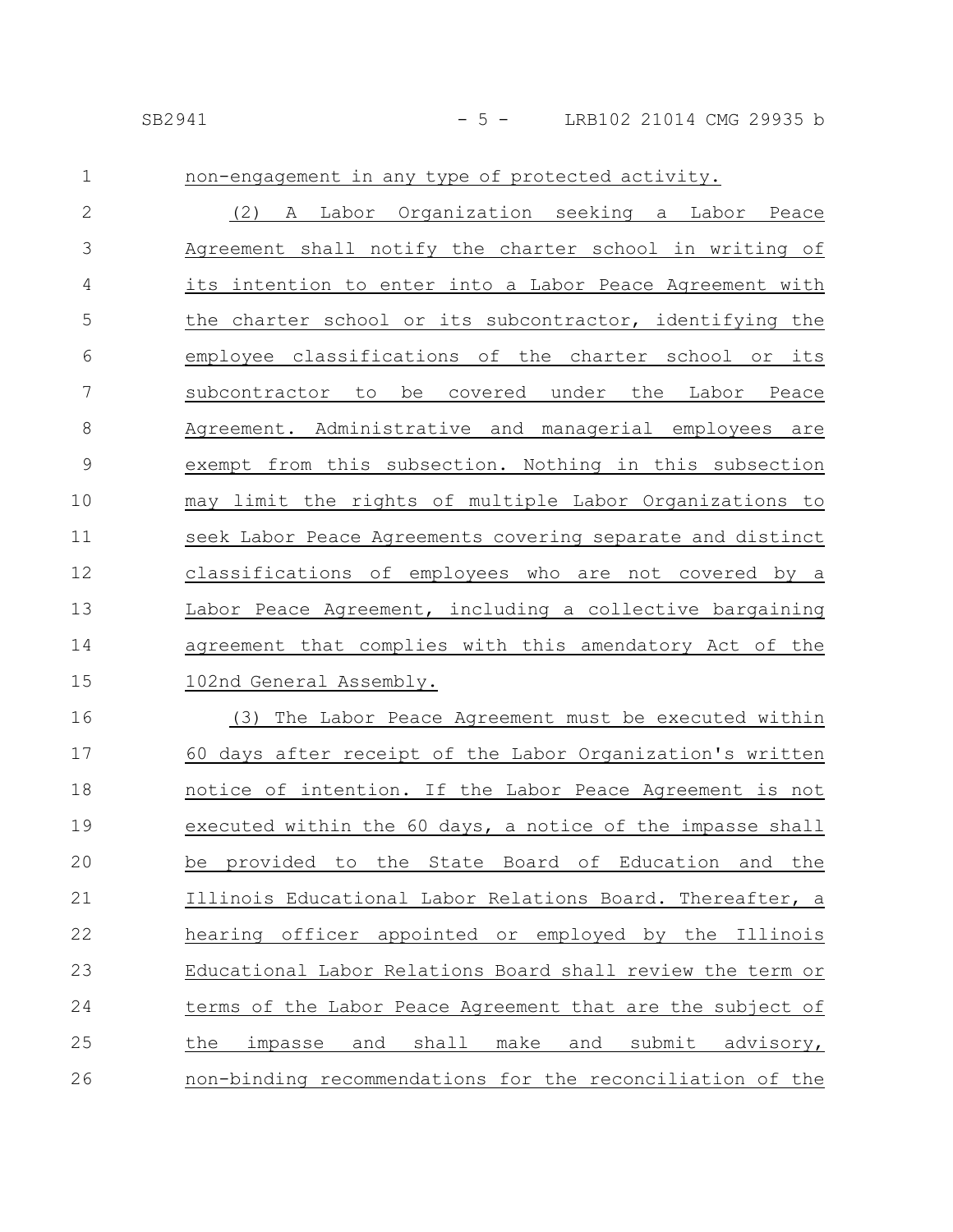SB2941 - 6 - LRB102 21014 CMG 29935 b

| $\mathbf 1$    | the parties. The advisory, non-binding<br>dispute<br>to              |
|----------------|----------------------------------------------------------------------|
| $\mathbf{2}$   | recommendations made in relation to the dispute and                  |
| 3              | submitted by the hearing officer may not be construed to             |
| 4              | be a final or appealable order rendered by the Illinois              |
| 5              | Educational Labor Relations Board. The<br>Illinois                   |
| 6              | Educational Labor Relations Board may not acquire                    |
| $\overline{7}$ | jurisdiction over the Labor Peace Agreement under this               |
| $\,8\,$        | subsection. The Illinois Educational Labor Relations Board           |
| $\mathsf 9$    | may charge reasonable administrative fees in association             |
| 10             | with this paragraph (3). If the parties cannot reach an              |
| 11             | agreement within 15 days after receipt of the                        |
| 12             | recommendations from the hearing officer, the charter                |
| 13             | school and the Labor Organization may mutually agree to              |
| 14             | final<br>and binding impartial<br>submit<br>the<br>dispute to        |
| 15             | arbitration.                                                         |
| 16             | Upon receipt of a written request for a Labor<br>(4)                 |
| 17             | Peace Agreement, charter schools shall at all times allow            |
| 18             | representatives of Labor Organizations to enter charter              |
| 19             | school campuses and offices, at any time employees in the            |
| 20             | designated classifications are present at those locations,           |
| 21             | to meet privately with employees in non-work spaces and at           |
| 22             | non-working times.                                                   |
| 23             | The requirements of this subsection are satisfied if the             |
| 24             | school (i)<br>executes a<br>national<br>local labor<br>charter<br>or |
|                |                                                                      |

agreement pertaining to the performance of the charter school 25

employees and the subcontractors regularly performing work at 26